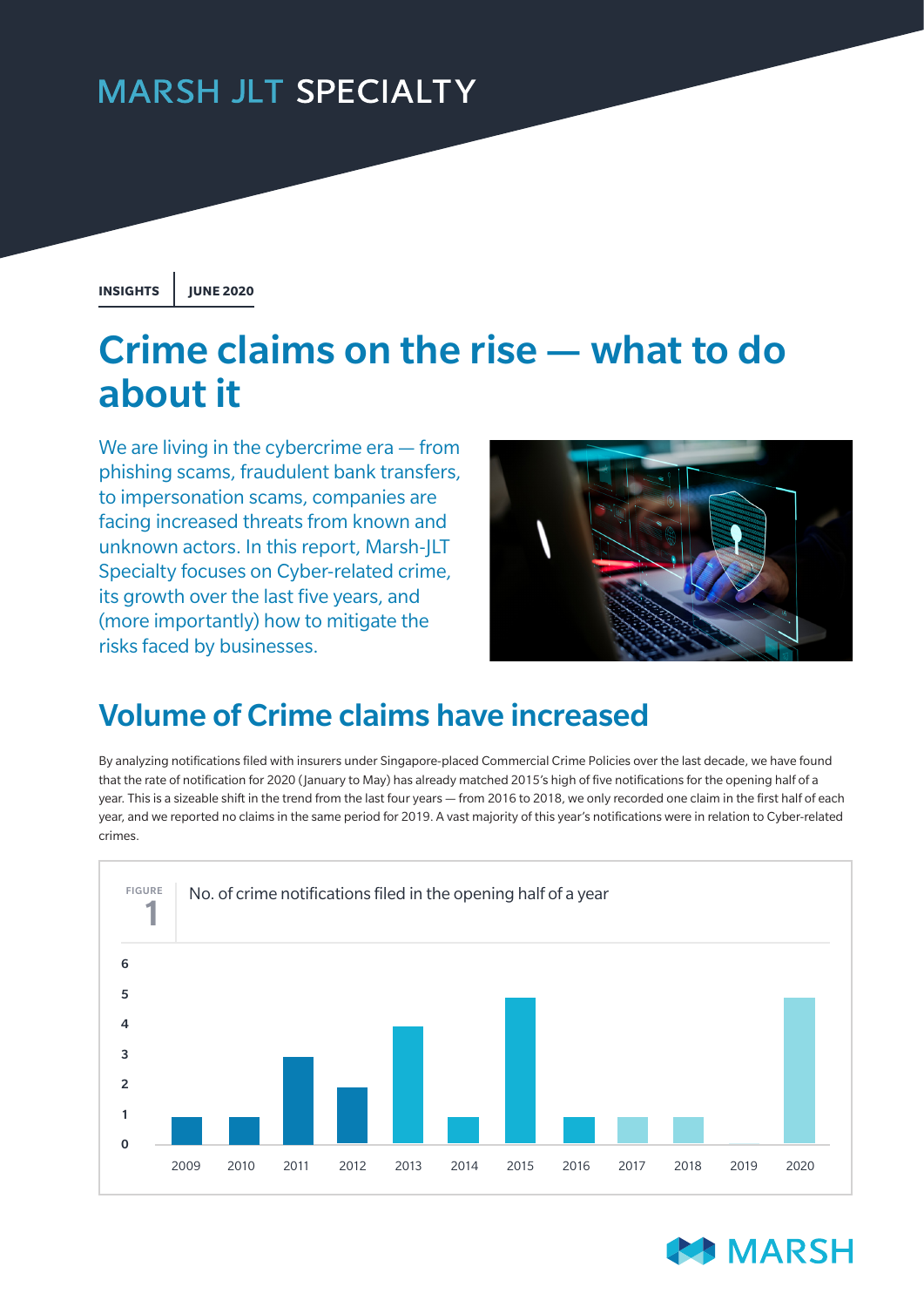### Cyber-related crimes on the rise in 2020

There is a distinction between Cyberrelated activities, which would be covered under a Cyber Policy (e.g. theft of data, rectification of network breaches, etc.), and crime activities resulting in loss of funds which would be covered under a Commercial Crime Policy. For the avoidance of doubt, this document exclusively discusses "Cyber-related crime". Such crimes include "Computer Fraud" (e.g. fraudulent electronic transfers) and "Social Engineering Fraud" (e.g. impersonation fraud).

In the first five months of 2020 alone, there has been an almost 30% increase in the number of Cyber-related crimes compared to 2019 — forming 60% of all notifications filed in 2020 year to date. Similarly, clients should also be aware that the rate of employee-perpetrated crime ("Internal Crime") remains high — with the number of Internal Crime notifications reaching an all-time high in 2019.



\*This category includes crimes like theft, damage to property, forgery, and/or fraudulent alteration.

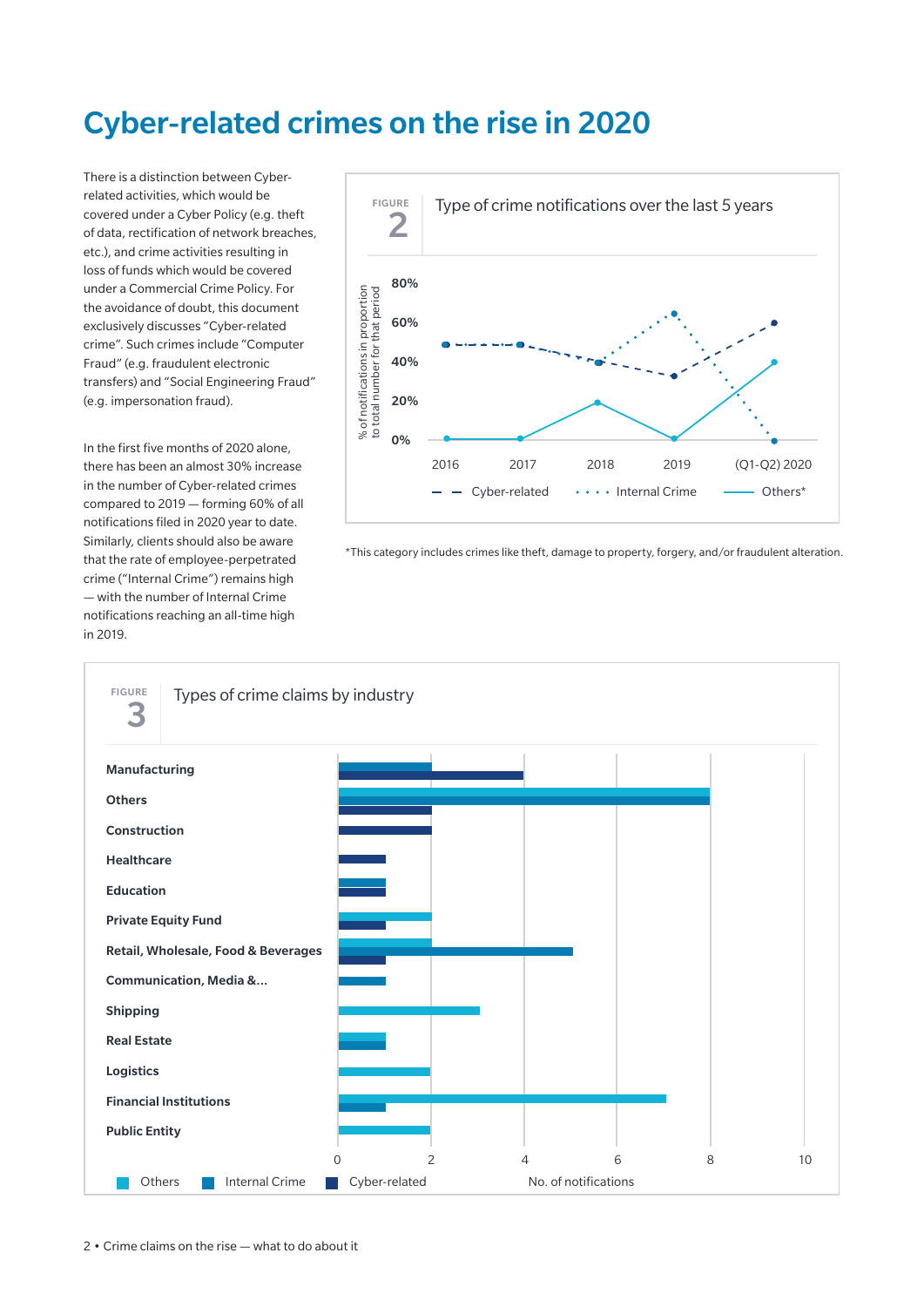### Operations with less focus on internal compliance processes enable a higher rate of Internal Crime

Clients in Retail, Wholesale, and Food & Beverages reported the highest number of Internal Crime. The common thread for the aboveidentified sectors was that these companies tend to be business-to-consumer entities, with more employees on the ground handling cash. It is arguably harder in these cases to monitor internal controls and maintain record-keeping, allowing criminals to abuse the loopholes from within these companies.

### Manufacturing clients suffer the most Cyber-related crimes

Based on our statistics, we found that the Manufacturing industry reported the highest number of Cyber-related crime by far. It is probably due to companies in this sector having several vendors across the world (as they source for raw materials across a varied number of suppliers) as well as having broad base of international customers, which make them more susceptible to such crime.

### Listed companies vs. Private companies

It is interesting to note that Private companies reported an overwhelming majority, i.e. 77%, of Cyber-related crime. Public companies plausibly employed more sophisticated IT security infrastructure than the former. That being said, greater vigilance does not necessarily translate to less crime — we discovered that reports of Internal Crime are actually more prevalent in Public companies than Private companies. One reason for this could be that Public companies are consistently performing internal audits as mandated by the listing authorities' regulations. This does contribute to an increase in the number of reports of suspicious activity within the company, as it could allow for a greater proportion of crime committed to be uncovered.



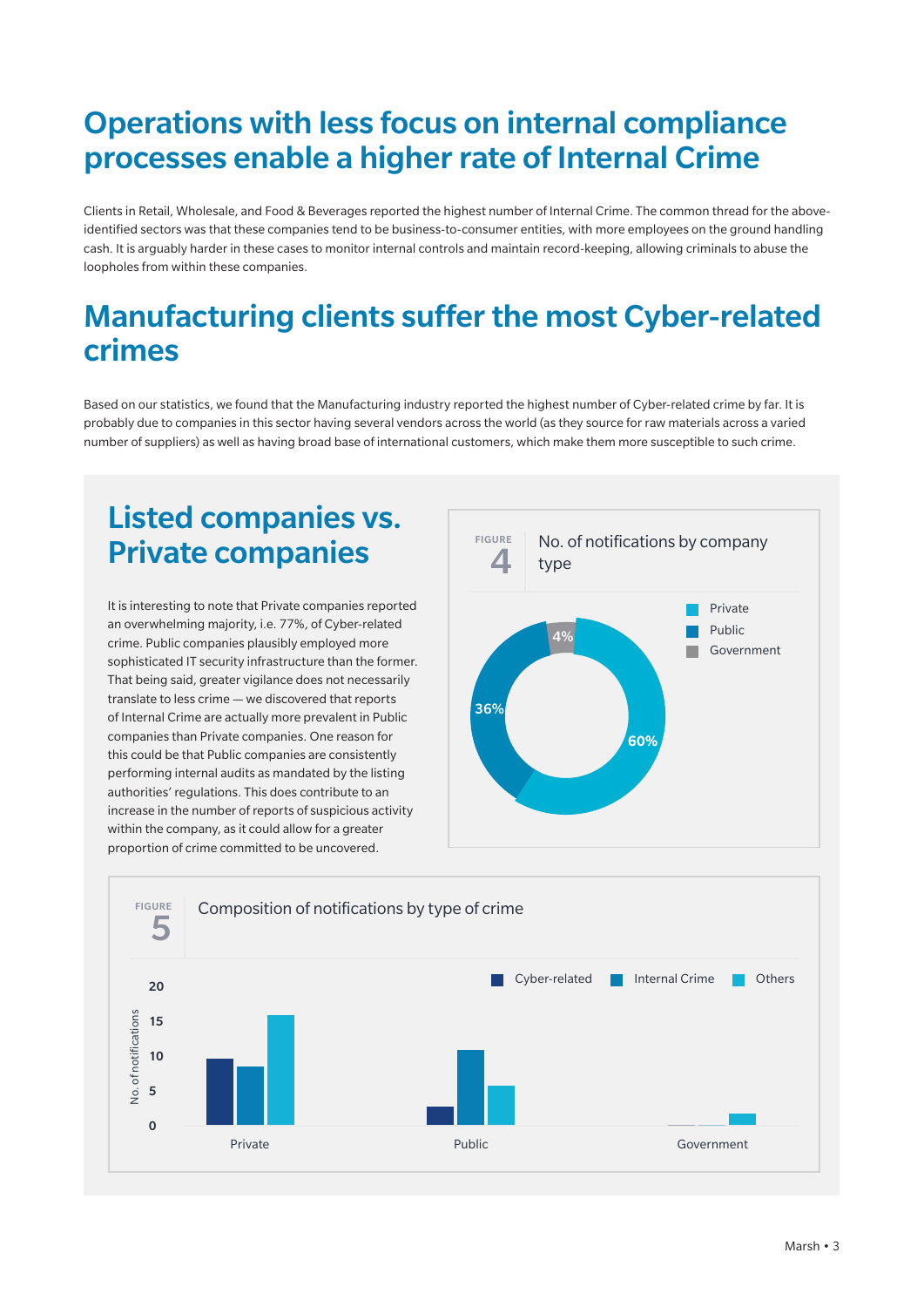## What can a Commercial Crime Policy do for your business?

While strong internal protocols can help a company in reducing the probability of fraud, dishonest employees and external fraudsters can still circumvent the security of even the most well-regulated companies or the most robust controls, leading to potentially substantial financial losses. This can be financially devastating for companies and/or cause severe reputational harm, making Commercial Crime insurance an essential part of a company's defense.

In the event that you require an Investigative Specialist to establish the facts and quantum of the loss, insurers would typically reimburse you for such expenses, provided that the fraud is established. Most policies would also reimburse you for any legal expenses incurred in recovering the fraud loss from known perpetrators.

### Non-Employees

Usually cover for losses caused by non-employees is more perils based, including:



#### "Theft", "Damage", and/or "Disappearance"

• Theft, physical loss, damage or actual destruction, or disappearance of the company's money, securities, and/or other property, both on its premises or elsewhere (for example, while in transit).



#### "Forgery" and/or "Fraudulent Alteration"

- Forgery or alteration of negotiable instruments, including forging an authorized personnel's signature on business checks.
- Receipt of counterfeit currency.



#### "Computer Fraud"

- Fraudulent manipulation of the computer's computer system, leading to a hacker transferring funds to an outside account.
- Fraudulent electronic funds transfer instructions sent to the company's bank purporting to be from the company, leading to a fraudulent bank transfer.



#### "Social Engineering Fraud" (as an extension)

• Fraudulent impersonation of an employee/vendor, deceiving and manipulating victims into transferring funds.

### Employees

Most Commercial Crime Policies cover the losses caused by any acts of fraud or dishonesty committed by an employee. There is often a coverage requirement for the act to be for personal gain or have an intent to cause a loss to the Company.

### Social-Engineering Fraud

This type of fraud refers to fraudulent impersonations of employees (often senior employees) or vendors requesting the company to wire funds or to change the bank account details of a vendor. These fraudsters tend to conduct extensive research on their victims before making the request in order to increase their credibility — often altering legitimate payment instructions to avoid suspicion. Since the perpetrators of social engineering fraud are able to create plausible scenarios, their schemes may not be detected until funds have been wired to overseas bank accounts, limiting the possibility of recovery.

Fraudsters have also for some while been targeting newlyacquired businesses in different countries by impersonating the new parent company "head office" because controls and reporting lines are often changing or not fully formed.

This area is obviously of particular relevance to the private equity and mergers and acquisitions segment.

Insurers in Asia only started offering Social Engineering Fraud cover as an extension approximately 5 to 10 years ago. Prior to that, the Commercial Crime Policy in Asia would not typically be triggered by Social Engineering or Payment Diversion Frauds. As insurers see increasing losses in the recent couple of years, they have begun to expressly exclude these areas, or impose more restrictive sub-limits as a default. We have, however, seen that in some cases (albeit not all), these sublimits are negotiable subject to the fulfillment of certain conditions. These can include top-up of premiums, or if the organization is able to demonstrate robust preventive measures, for example.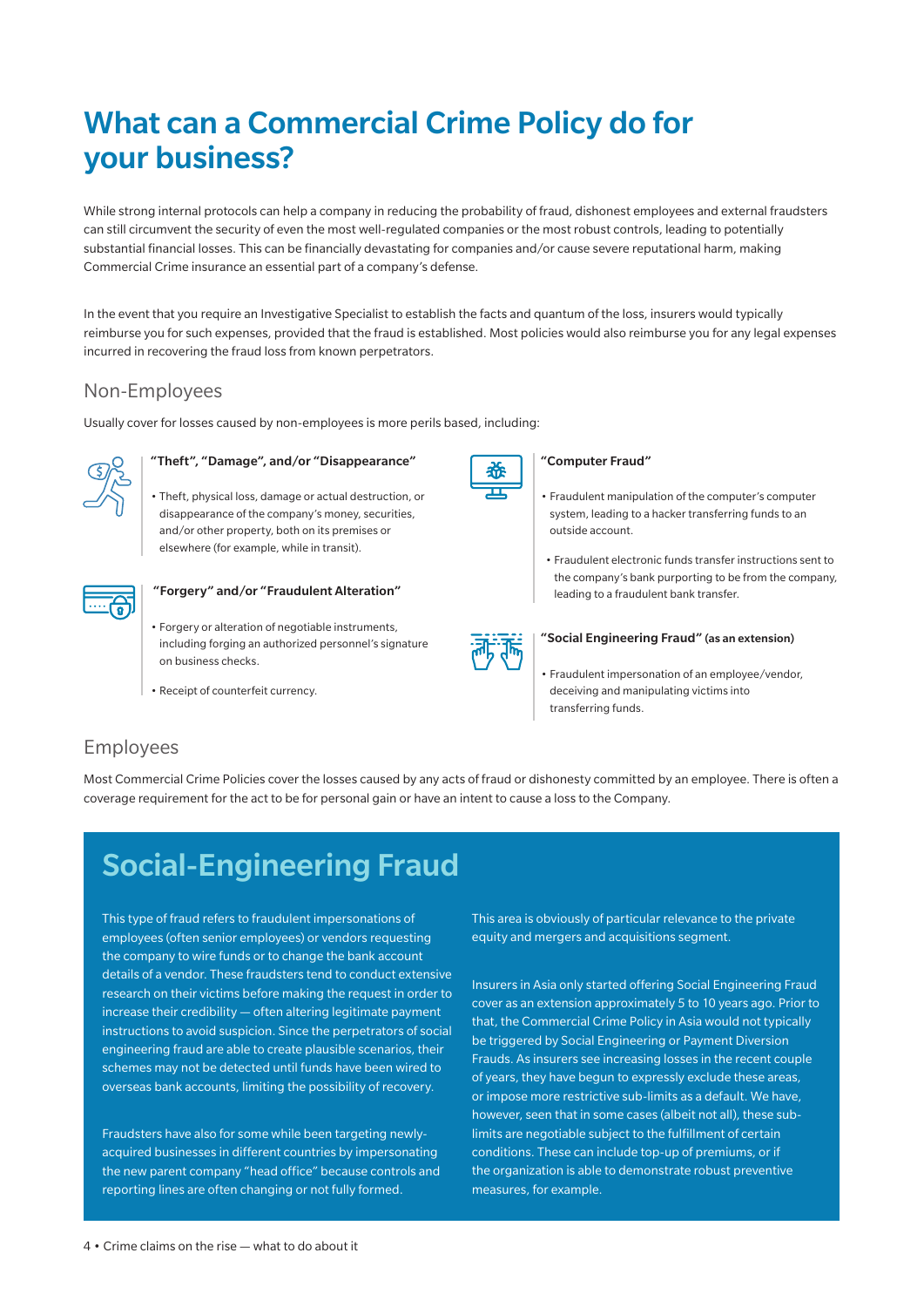

In respect of covered claims, 58% of fraud losses were paid within 12 months of the date of notification. 57% of all costs and expenses (Investigation/Recovery fees) were also paid in that same time frame.

#### Crime Case Study



#### Background

A wealth management company, which manages a Private Equity fund, purchased a Commercial Crime insurance policy. The company manages a fund.



#### The Fraud

Monitoring the way the company instructed its administrators to make legitimate payments, the fraudsters mimicked those and sent fraudulent payment instructions to the administrators. This was not picked up and the administrators emptied the bank accounts of the company, in favor of the fraudsters.



#### The Phishing Link

Several employees clicked on a phishing link sent by fraudsters to their corporate email inboxes. This allowed the fraudsters to gain access to the computer systems — and monitor it.



#### The Commercial Crime Insurance Policy

Marsh successfully convinced the insurer that this incident qualified as a Computer Fraud, allowing the company to recover the full amount of loss and also Investigative Specialists' fees.

| <b>Check list for filing Claims</b>                 |                                                                                                                                                                                                                                                                                                                                                                                    |
|-----------------------------------------------------|------------------------------------------------------------------------------------------------------------------------------------------------------------------------------------------------------------------------------------------------------------------------------------------------------------------------------------------------------------------------------------|
| What is the nature of the<br>suggested loss?        | Internal Crime? Social Engineering Fraud?                                                                                                                                                                                                                                                                                                                                          |
| Please provide copies of<br>all relevant documents. | 1. Internal investigation reports (e.g. employee statements, findings).<br>2. Documents related to the incident (e.g. emails, bank transfer receipts).<br>3. Police Reports (If the incident was reported).<br>4. External Investigative Specialist report(s) / lawyers' legal advice*.<br>5. Curriculum vitae and charge out rates for said Investigative Specialists / lawyers*. |
| What is the chronology<br>of the matter?            | 1. Date of discovery of the alleged loss.<br>2. Details of the alleged loss (e.g. location, parties involved, any suspects).                                                                                                                                                                                                                                                       |
| Any potential for<br>recovery?                      | If you have a suspect in mind, what is the likely outcome/strategy for this? (e.g. Mareva Injunction)                                                                                                                                                                                                                                                                              |

*\*IMPORTANT: Please be sure to inform us prior to such an appointment so that Marsh can request for the Insurer's written consent. "Prior written consent" is a strict term and condition of the Policy and failing to do so may jeopardize potential coverage of the claim.*